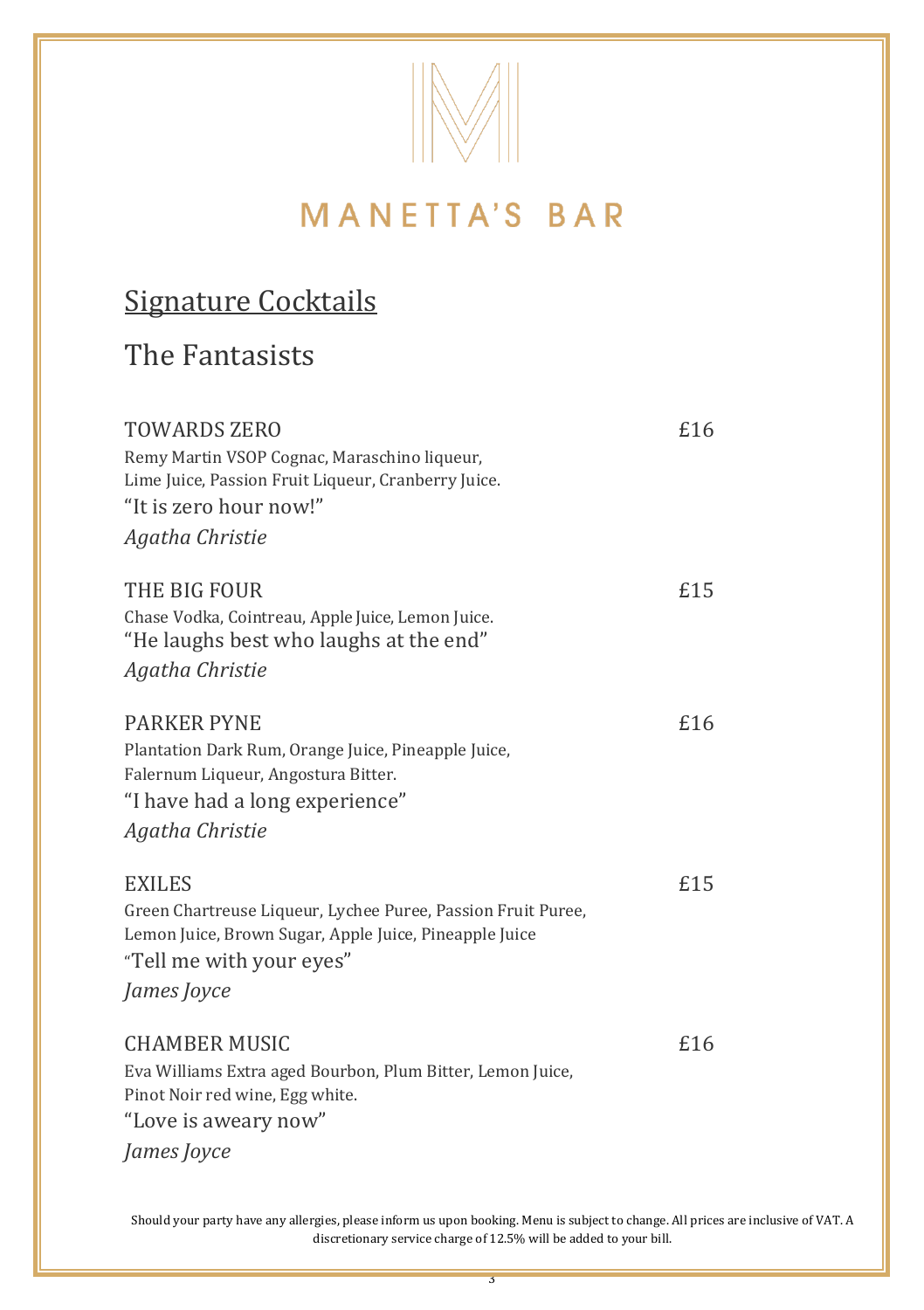

### MANETTA'S BAR Signature Cocktails

#### The Realists

| <b>TENDER BUTTONS</b><br>Remy Martin VSOP Cognac, Honey, Lemon Juice, Prosecco,<br>Angostura bitter, Egg White.<br>"In the evening there is a feeling"<br>Gertrude Stein             | £16 |
|--------------------------------------------------------------------------------------------------------------------------------------------------------------------------------------|-----|
| THREE LIVES<br>Plantation White Rum, Green Crème de menthe,<br>Cointreau, Lime cordial, Blue Curacao Syrup.<br>"So, you might as well dance"<br>Gertrude Stein                       | £16 |
| <b>PICASSO</b><br>William Chase Gin, Lillet Blanc, Sauvignon Blanc,<br>St-Germain Liqueur, Simple Syrup.<br>"Let me repeat History teaches?"<br>Gertrude Stein                       | £15 |
| <b>WHAT IS REMEMBERED</b><br>Konik's Tail Vodka, Dolin Dry, Lillet Blanc,<br>Remy Martin VSOP Cognac, Olive Bitter.<br>"Experience is never a bargain price"<br>Alice B. Toklas      | £16 |
| <b>DAWN</b><br>Cazcabel Blanco tequila, Apricot Brandy liqueur,<br>Lemon Juice, Suze Gentian Liqueur, Fever-tree Lemonade.<br>"This has been a wonderful evening"<br>Alice B. Toklas | £16 |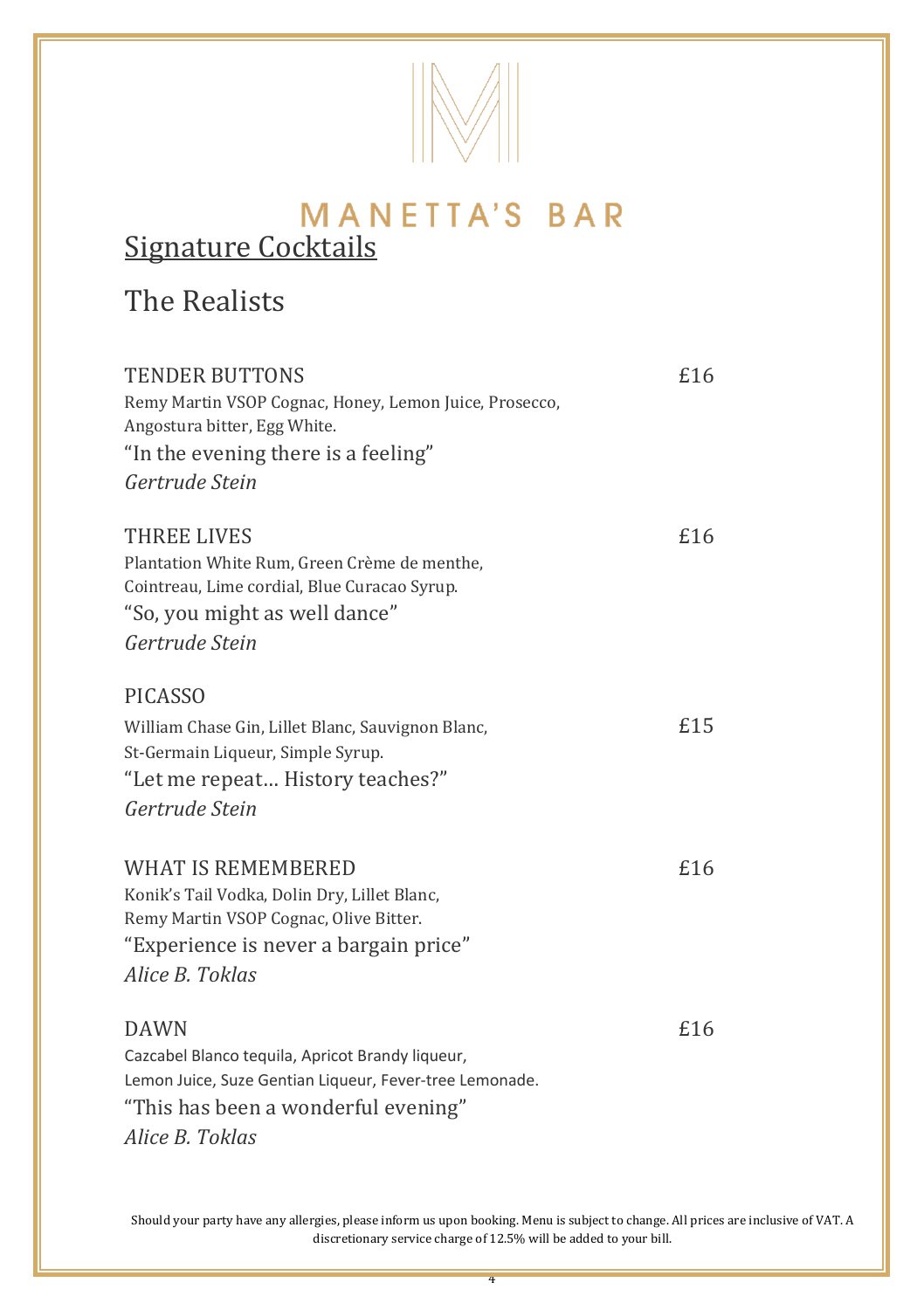

## Negroni Selection

| <b>AGED NEGRONI</b><br>Chase GB Extra Dry Gin, Campari, Punt e Mes Vermouth.                                                                                            | £17 |
|-------------------------------------------------------------------------------------------------------------------------------------------------------------------------|-----|
| <b>NEGRONI FIZZ</b><br>Plantation 3 Stars White Rum, Campari, Angostura Bitter,<br>Simple Syrup, Pink Grapefruit Juice, Fever-tree Indian Tonic.                        | £16 |
| <b>CHOCOLATE NEGRONI</b><br>Chase GB Extra Dry Gin, Campari, Dolin Rouge,<br>Crème de Cacao White.                                                                      | £16 |
| <b>OAXACAN NEGRONI</b><br>Cazcabel Blanco tequila, Ilegal Joven mezcal,<br>Antica Formula Carpano, Luxardo Maraschino Liqueur,<br>Campari infused with Grapefruit Peel. | £17 |
| <b>FASHIONABLE NEGRONI</b><br>Salcombe Gin Rosé, Antica Formula Carpano, Campari<br>Ginger liqueur, Tonic Bitter, Dolin Dry Vermouth                                    | £16 |
| <b>GREEN NEGRONI</b><br>Chase GB Extra Dry Gin, Luxardo Bitter Bianco,<br>Midori Liqueur, Dolin Dry Vermouth.                                                           | £16 |
| UNUSUAL NEGRONI<br>Plymouth Gin, Aperol, Lillet Blanc.                                                                                                                  | £15 |
| YELLOW NEGRONI<br>Nicholson Gin, Suze Gentian Liqueur, Luxardo Limoncello,<br>Dolin Dry Vermouth, Yellow Chartreuse Liqueur.                                            | £16 |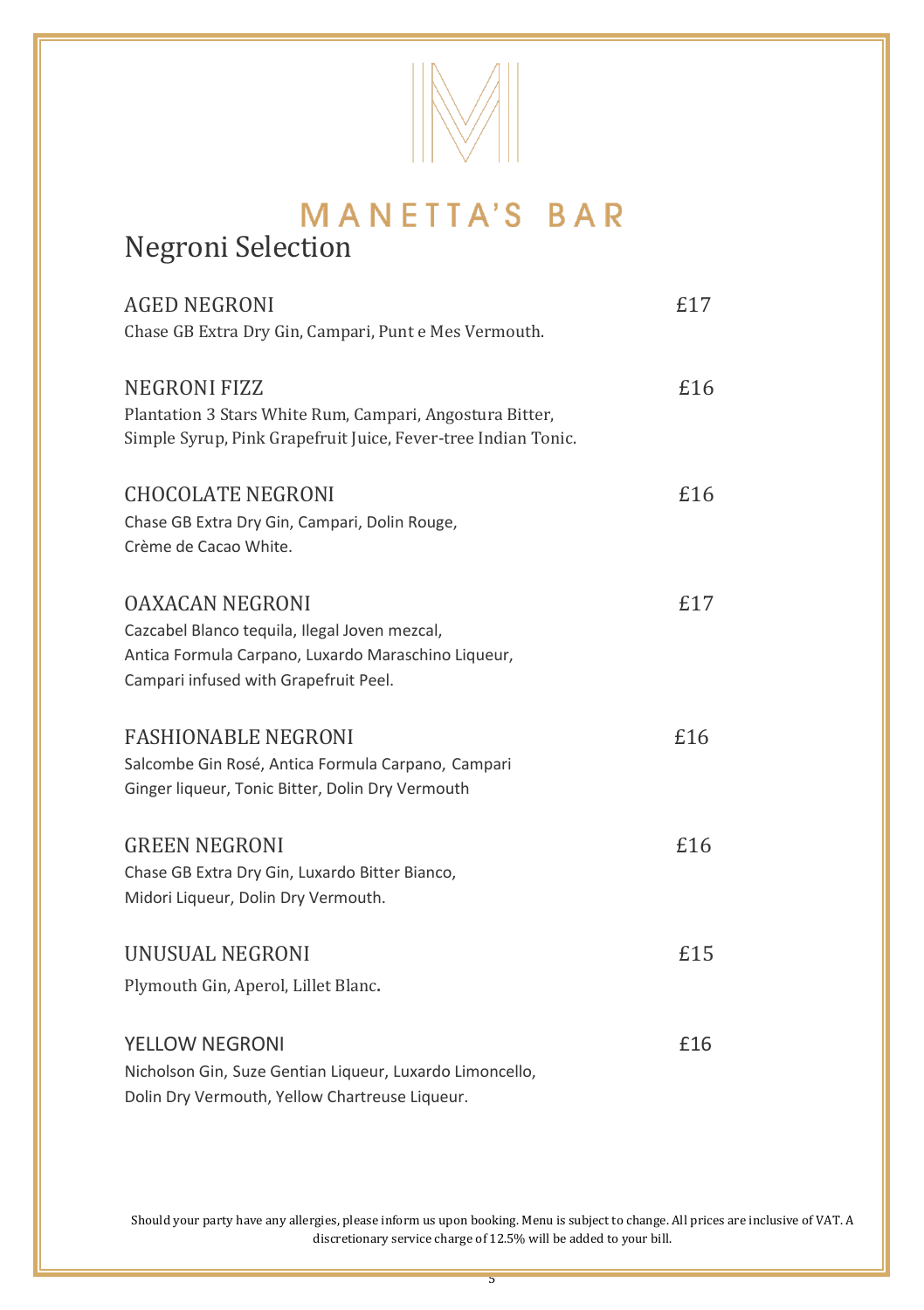

| Rum                                                | 50ml |
|----------------------------------------------------|------|
| Plantation 3 Stars Barbados & Trinidad & Jamaica   | £12  |
| Plantation Dark Rum Trinidad & Jamaica             | £12  |
| Kraken Spiced Trinidad & Tobago                    | £13  |
| <b>Gosling Dark Bermuda</b>                        | £13  |
| Brugal Anejo Dominican Republic                    | £13  |
| Mount Gay Eclipse Barbados                         | £13  |
| Plantation Gran Anejo Guatemala & Belize           | £14  |
| Plantation Jamaica Jamaica                         | £14  |
| Plantation Over Proof Trinidad & Tobago            | £14  |
| Plantation Pineapple Barbados & Trinidad & Jamaica | £15  |
| <b>Plantation Extra Old Barbados</b>               | £16  |
| Angostura Rum 1919 Trinidad                        | £16  |
| Zacapa 23y Guatemala                               | £16  |
| Abelha Silver Cachaça, Brazil                      | £12  |
| El Dorado 15y Guyana                               | £16  |
| El Dorado 21y Guyana                               | £22  |
| El Dorado Versailles 2002 Guyana<br>£20            |      |
| El Dorado Port Mourant 1999 Guyana                 | £25  |
| El Dorado 1986 25y Guyana                          | £65  |
| Diplomatico Ambassador Venezuela                   | £32  |
| J. Bally Millesime` 2002 Martinique                | £29  |
| J. Bally Heritage Martinique                       | £50  |
| J. Bally Rhum 1939 Martinique                      | £400 |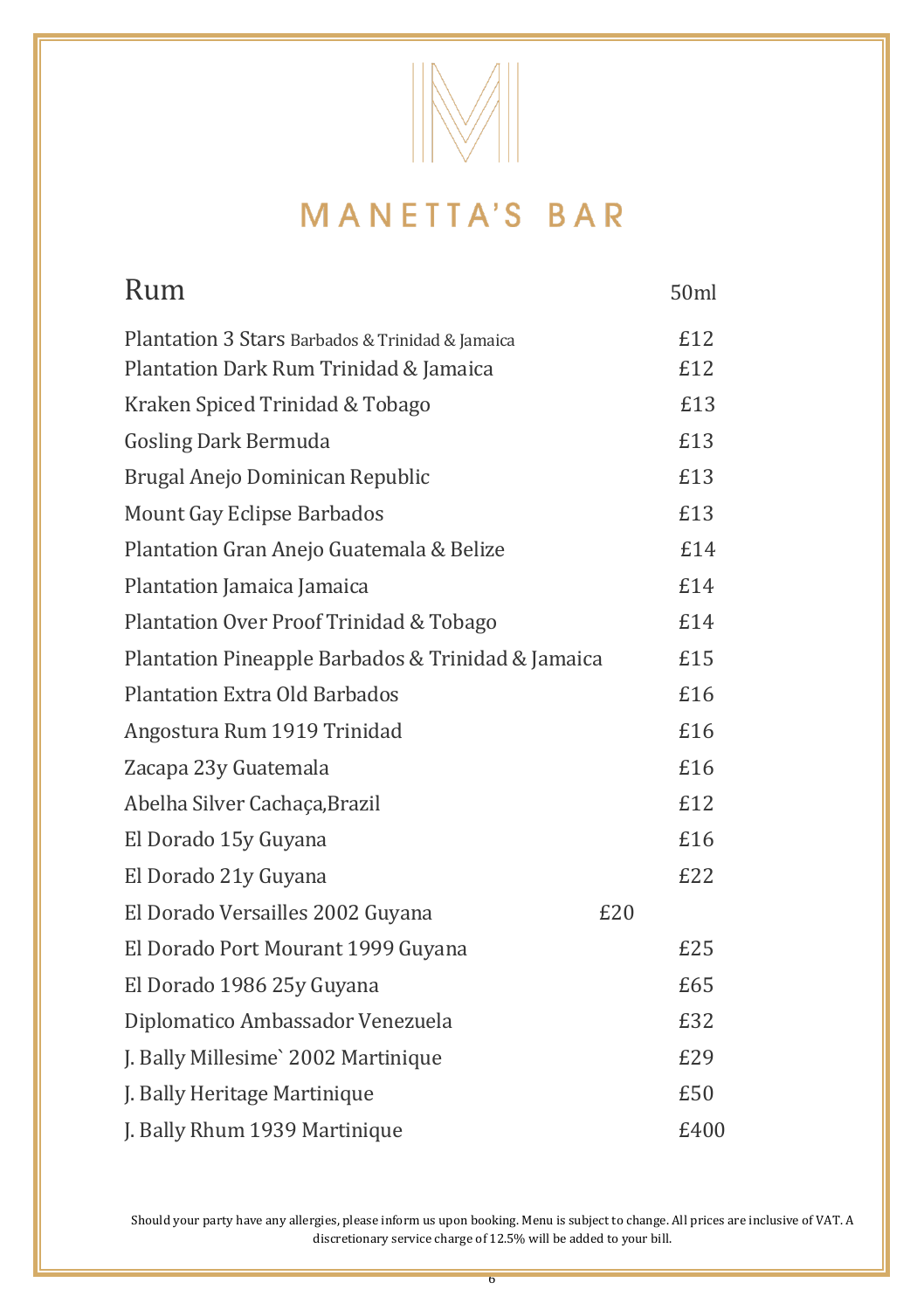

| Rum                                |     | 50ml |
|------------------------------------|-----|------|
| Bacardi Facundo Paraiso XA Bahamas |     | £60  |
| Banks the Endeavor Rum Guayana     | £70 |      |
| Rhum JM Cuvée Prestige Martinique  |     | £160 |
| Clement 1952 Rum Martinique        |     | £200 |
| Appleton Estate 50y Jamaica        |     | £600 |
|                                    |     |      |
| Vodka                              |     | 50ml |
| Chase England                      |     | £12  |
| Cariel Vanilla Sweden              |     | £12  |
| Ketel One Holland                  |     | £13  |
| Konik's Tail Poland                |     | £13  |
| <b>Grey Goose France</b>           |     | £13  |
| Grey Goose L'Orange France         |     | £13  |
| Grey Goose La Poire France         |     | £13  |
| Grey Goose Le Citron France        |     | £13  |
| D1 London England                  |     | £14  |
| <b>Belvedere Poland</b>            |     | £14  |
| Crystal Head Canada                |     | £18  |
| <b>Grey Goose VX France</b>        |     | E22  |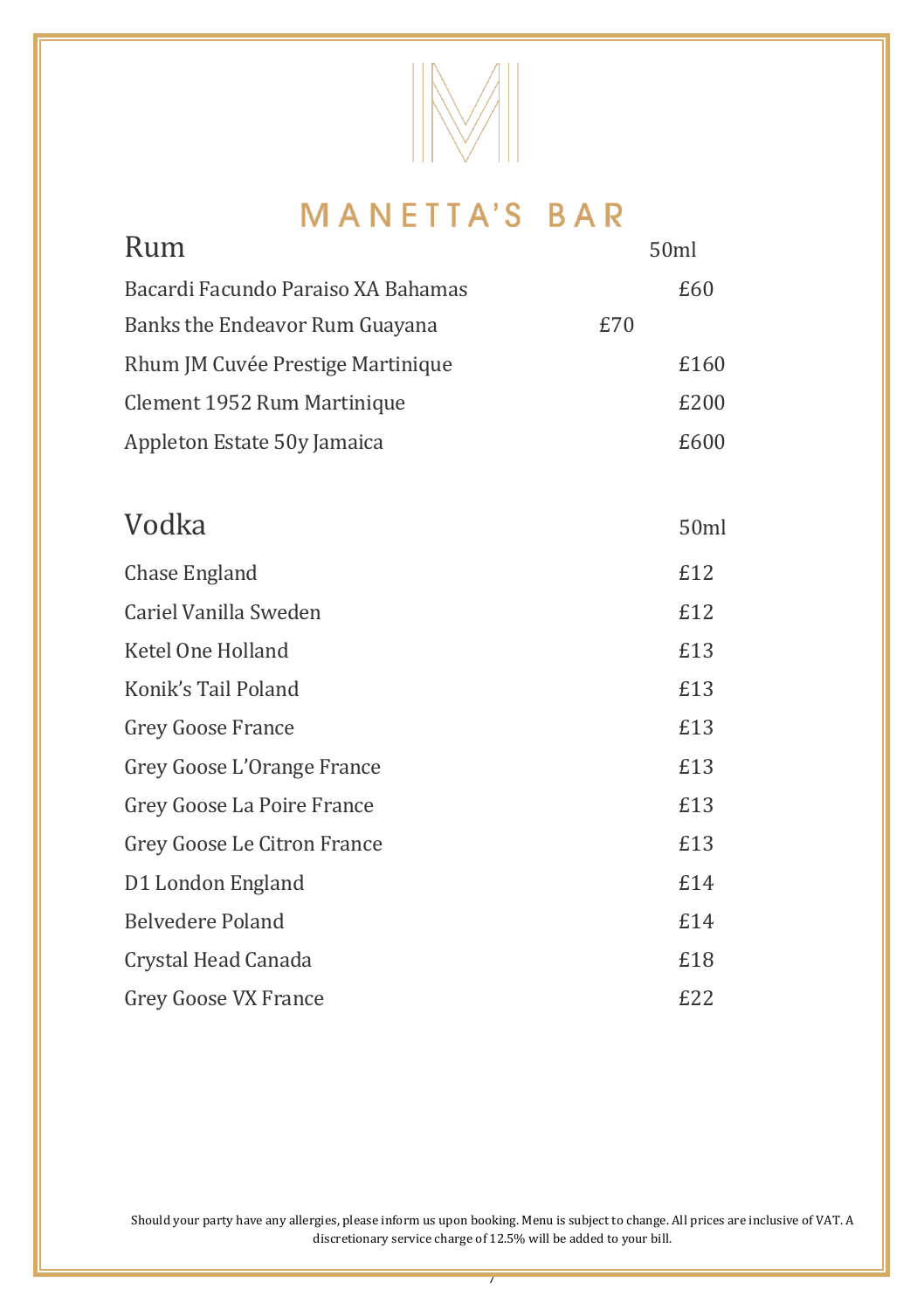

| Gin                                    | 50ml |
|----------------------------------------|------|
| Chase GB Extra Dry England             | £12  |
| Sipsmith England                       | £12  |
| Portobello Road No. 171 England        | £13  |
| Elephant Dry Gin Germany               | £13  |
| Bloom Gin England                      | £13  |
| King of Soho England                   | £13  |
| Plymouth England                       | £14  |
| Nicholson England                      | £14  |
| Martin Miller's England & Iceland      | £14  |
| Hendrick's Scotland                    | £14  |
| Whitley Neill Raspberry England        | £14  |
| City of London Old Tom England         | £14  |
| City of London Murcian Orange England  | £14  |
| Star of Bombay London Dry England      | £15  |
| Pothecary England                      | £17  |
| Oxley England                          | £18  |
| Monkey 47 Germany                      | £18  |
| Chase Oak Aged Sloe & Mulberry England | £18  |
| Chase Rhubarb & Bramley Apple England  | £18  |
| Salcombe Gin Start Point England       | £18  |
| Salcombe Gin Rosé England              | £18  |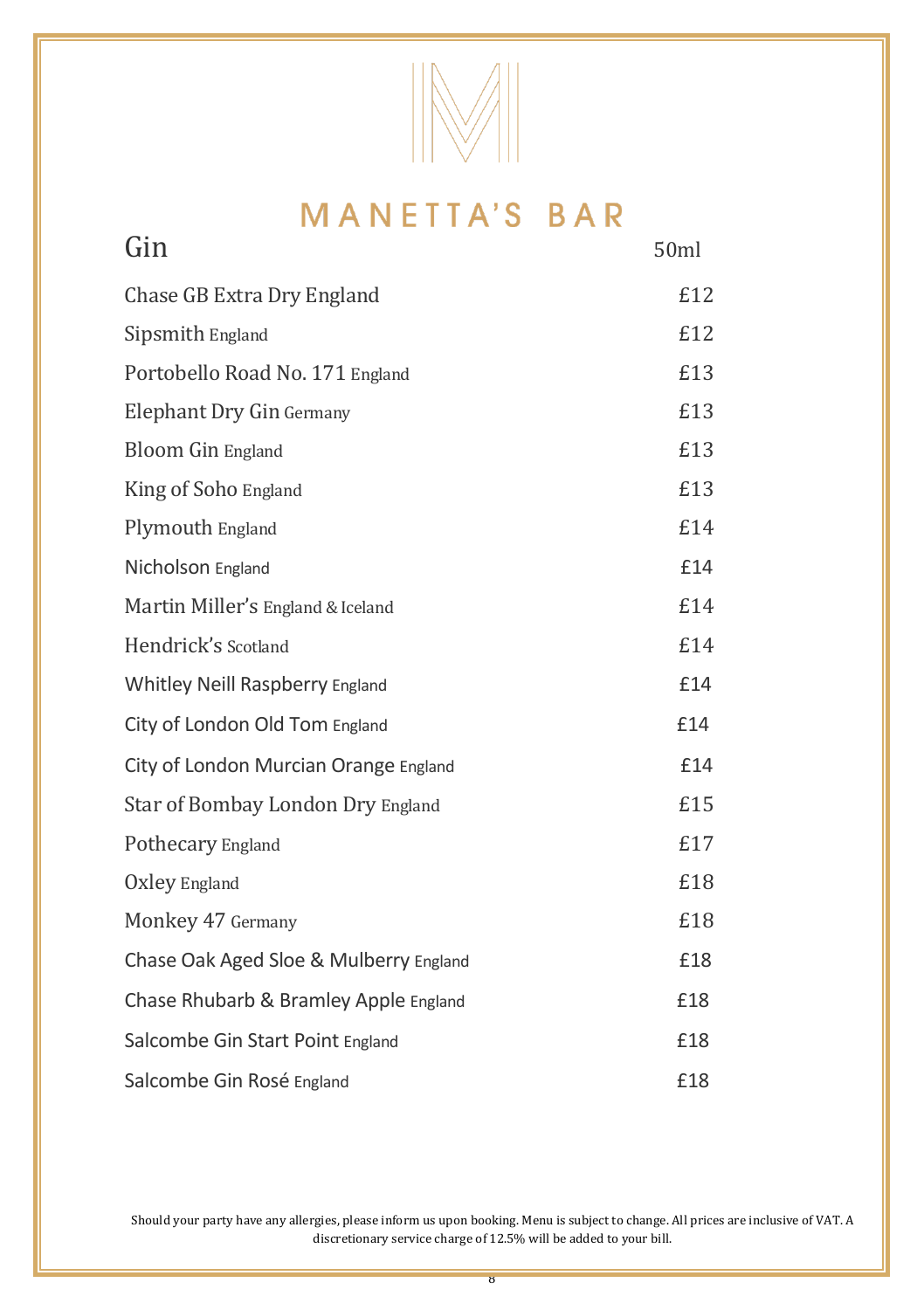

## Brandy

| <u>Cognac</u>                           | 50ml |
|-----------------------------------------|------|
| Remy Martin VSOP                        | £12  |
| Remy Martin 1738                        | £20  |
| Remy Martin X.O.                        | £35  |
| Remy Martin Louis XIII                  | £290 |
| Courvoisier XO                          | £35  |
| Hennessy XO                             | £35  |
| Plume Frapin                            | £400 |
| <u>Armagnac</u>                         |      |
| Baron de Sigognac 10yo                  | £14  |
| Baron de Sigognac 20yo                  | £18  |
| Baron de Sigognac 50yo                  | £70  |
| Other Brandies                          |      |
| Rochelt 2003 Gewürztraminer Austria     | £39  |
| Rochelt 2004 Muskattraube Austria       | £39  |
| Vecchia Romagna Riserva 10yo Italy      | £12  |
| Metaxa 12 Star Greece                   | £14  |
| Gran Duque D'Alba Brandy de Jerez Spain | £20  |
| Jacopo Poli Arzente Italy               | £25  |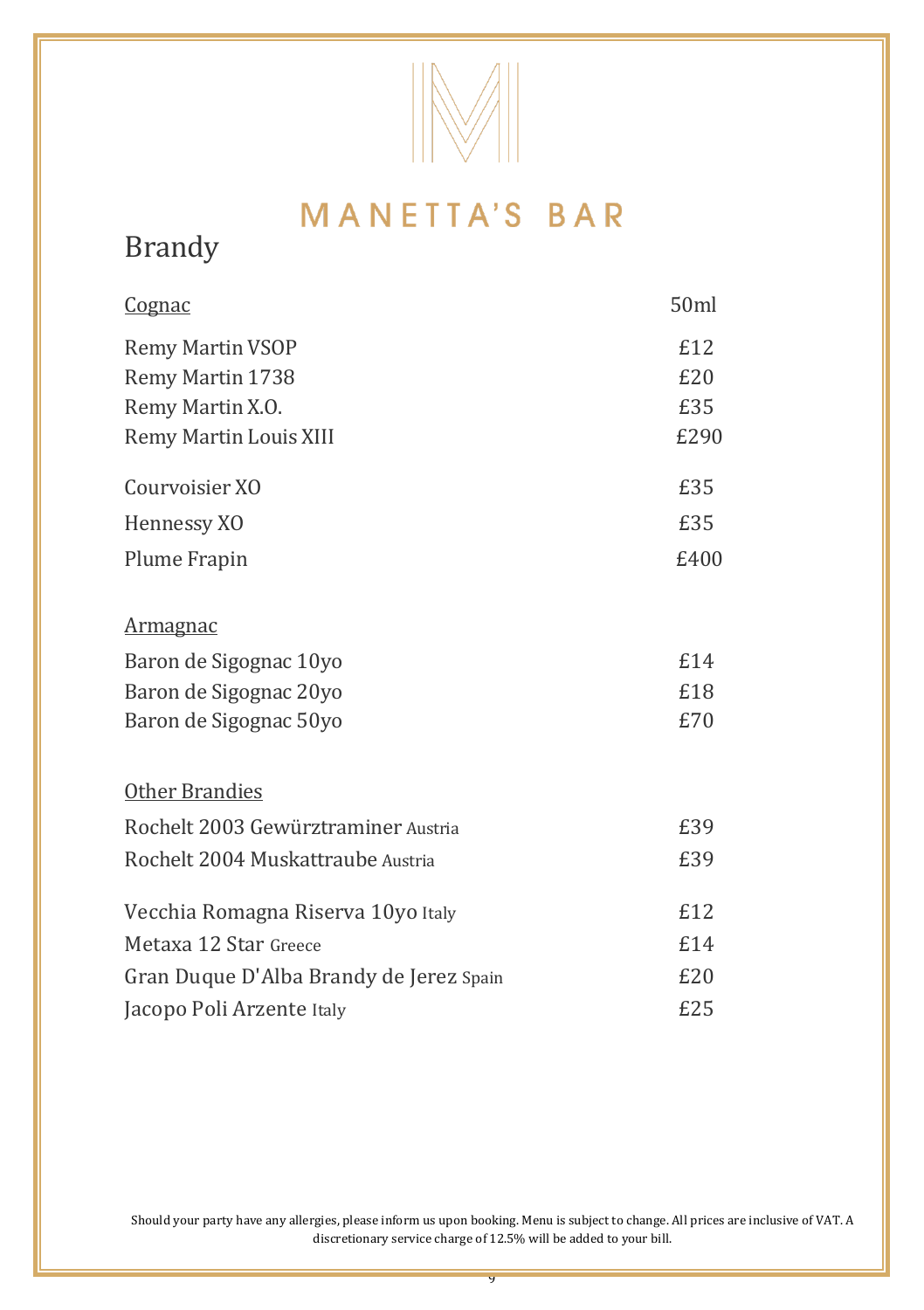

## MANETTA'S BAR Pomace Brandy

|                                                    | 50ml |
|----------------------------------------------------|------|
| Waqar Pisco Chile                                  | £12  |
| Nonino Grappa Italy                                | £12  |
| Singani 63 Bolivia                                 | £14  |
| Jacopo Poli Amarosa di Vespaiolo Grappa Italy      | £21  |
| Eau de Vie                                         |      |
| Rochelt 2006 Gravensteiner (Apple) Austria         | £39  |
| Calvados                                           |      |
| <b>Berneroy VSOP</b>                               | £13  |
| Didier Lemorton Vieux Calvados Domfrontais Réserve | £18  |
| Adrien Camut Calvados Pays d'Auge 12 ans d'âge     | £25  |
| Whisk(e)y                                          | 50ml |
| <b>Scotch Blended</b>                              |      |
| Johnnie Walker Black Label                         | £12  |
| Johnnie Walker Gold Label                          | £25  |
| Johnnie Walker Blue Label                          | £40  |
| Johnnie Walker King George V                       | £100 |
| The John Walker Uber-Deluxe                        | £350 |
| Chivas Regal 12yo                                  | £12  |
| Chivas Regal 18yo                                  | £20  |
| Chivas Regal 25yo                                  | £40  |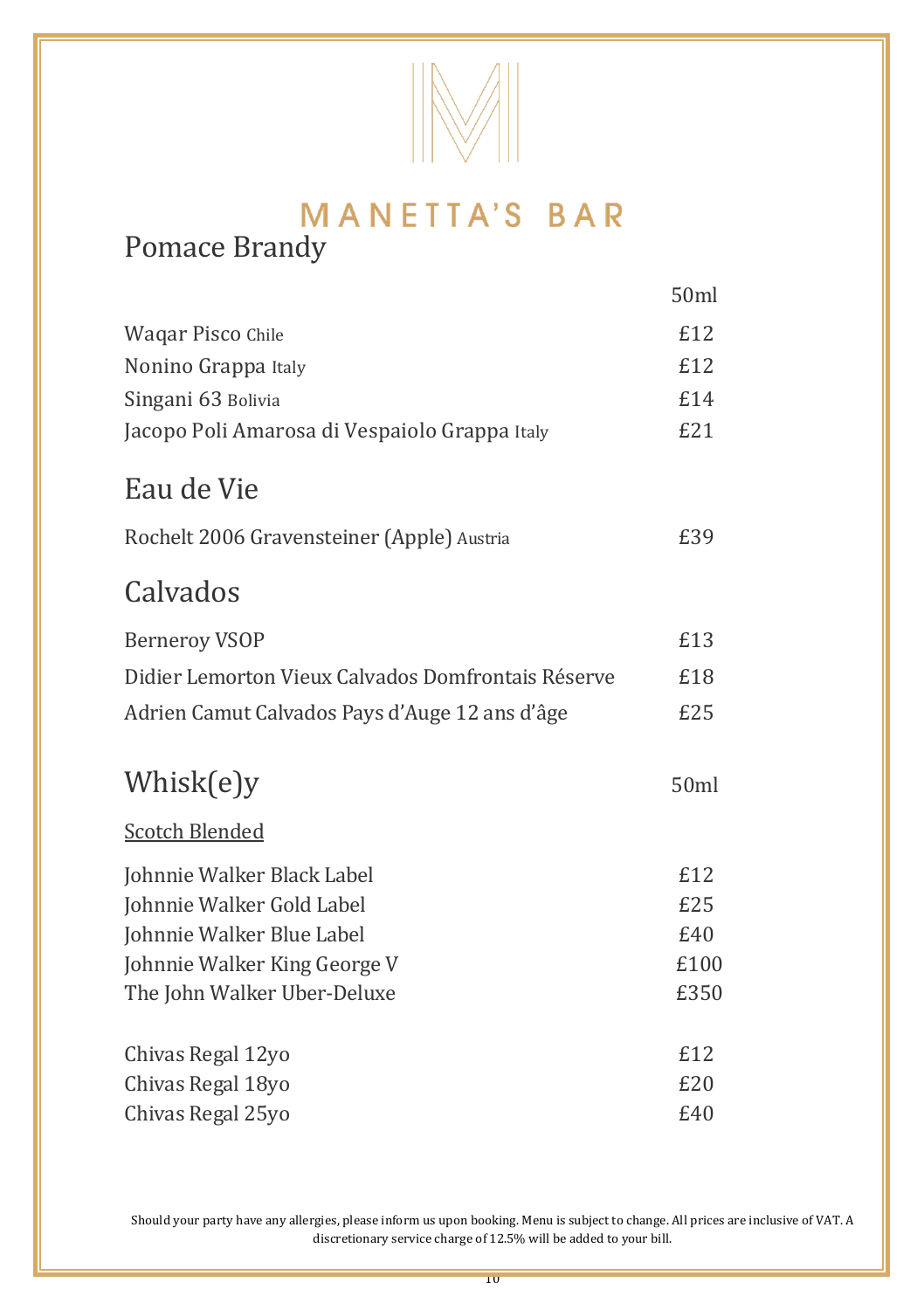

## Whisk(e)y

| <b>Scotch Single Malt</b>                     | 50 <sub>ml</sub> |
|-----------------------------------------------|------------------|
| Glenmorangie 10yo Highland                    | £12              |
| Glenmorangie Quinta Ruban 12yo Highland       | £16              |
| Glenmorangie La Santa 12yo Highland           | £16              |
| Glenmorangie Signet Highland                  | £35              |
| Macallan Gold Highland                        | £16              |
| Oban 14yo Highland                            | £16              |
| Glenfiddich 12yo Speyside                     | £12              |
| Glenfiddich 15yo Speyside                     | £14              |
| Balvenie 12yo DoubleWood Speyside             | £16              |
| Glenfarclas 25yo Speyside                     | £34              |
| Talisker 10yo Isle of Skye                    | £14              |
| Jura Superstition Isle of Jura                | £15              |
| Highland Park 18yo Orkney islands             | £27              |
| Laphroaig 10yo Islay                          | £14              |
| Lagavulin 16yo Islay                          | £20              |
| Bruichladdich Octomore Edition 0.71 5yo Islay | £35              |

#### Irish

| Jameson Triple Distilled | £10 |
|--------------------------|-----|
| Jameson Black Barrel     | £16 |
| Connemara 12yo           | E20 |
| Bushmills 21yo           | £40 |
| Redbreast 21vo           | £45 |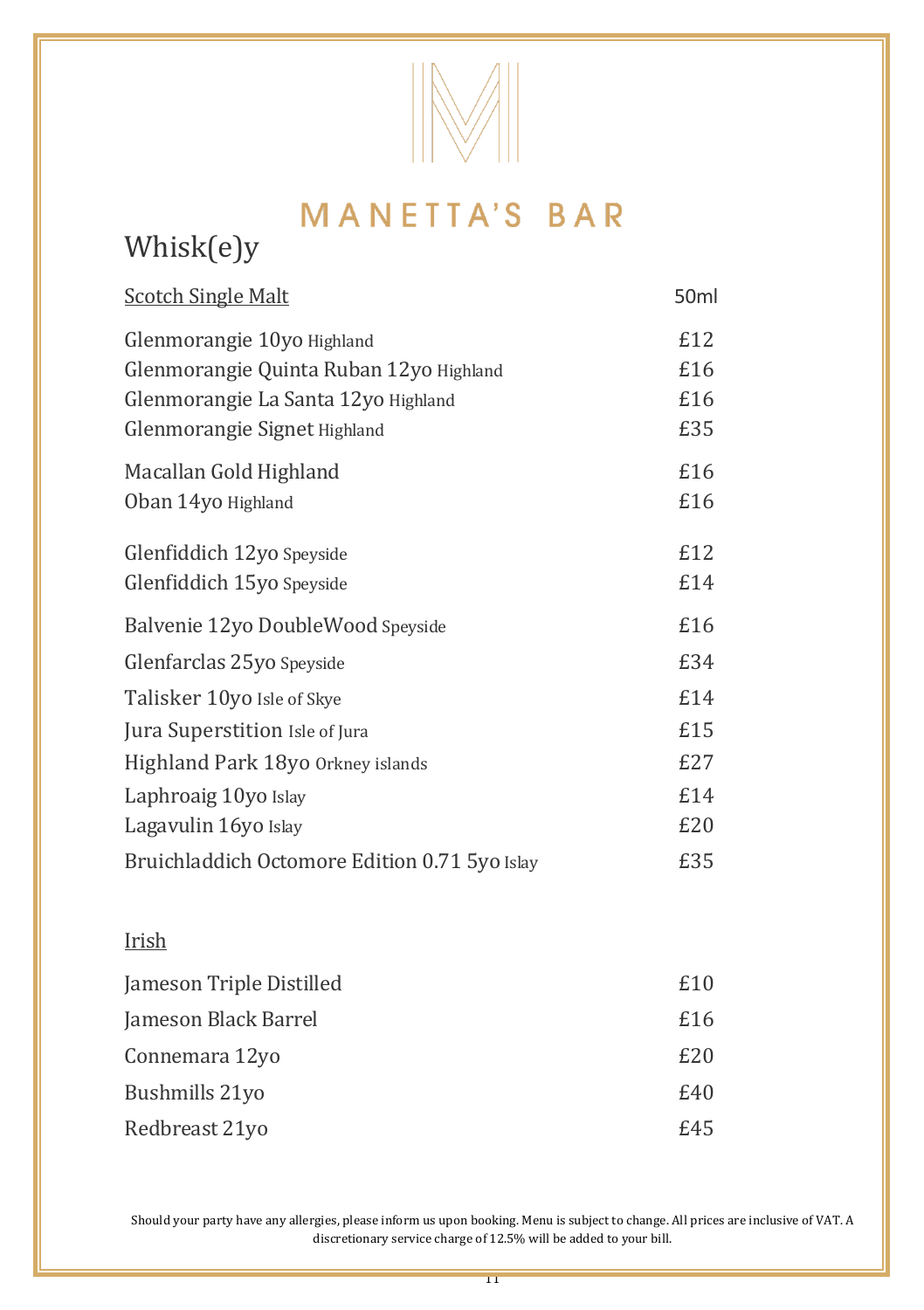

| Whisk(e)y                                                                                                                                      | 50ml                            |
|------------------------------------------------------------------------------------------------------------------------------------------------|---------------------------------|
| <b>Japanese</b>                                                                                                                                |                                 |
| Suntory Hibiki Japanese Harmony<br>Suntory Hakushu Distiller's Reserve<br>Suntory Yamazaki 12yo<br>Nikka From the Barrel<br>Nikka Coffey Grain | £19<br>£19<br>£25<br>£16<br>£19 |
| Togouchi 18yo                                                                                                                                  | £30                             |
| <b>America</b>                                                                                                                                 |                                 |
| Jack Daniel's No.7 Tennessee<br>Jack Daniel's Single Barrel Tennessee<br>Jack Daniel's Single Barrel Rye Tennessee                             | £12<br>£16<br>£18               |
| Wild Turkey Rye<br>Wild Turkey 101 Bourbon<br>Wild Turkey Diamond Anniversary Bourbon                                                          | £12<br>£12<br>£30               |
| Buffalo Trace White Dog American Moonshine                                                                                                     | £12                             |
| Maker's Mark Bourbon                                                                                                                           | £12<br>f12                      |
| Evan Williams Extra aged Bourbon<br><b>Woodford Reserve Bourbon</b>                                                                            | £14                             |
| <b>Bulleit 10y Bourbon</b>                                                                                                                     | £18                             |
| Crown Royal Canada                                                                                                                             | £14                             |
| Eagle Rare Bourbon                                                                                                                             | £16                             |
| Mezcal                                                                                                                                         | 50ml                            |
| Ilegal Joven<br>Ilegal Reposado<br>Ilegal Anejo                                                                                                | £13<br>£14<br>£16               |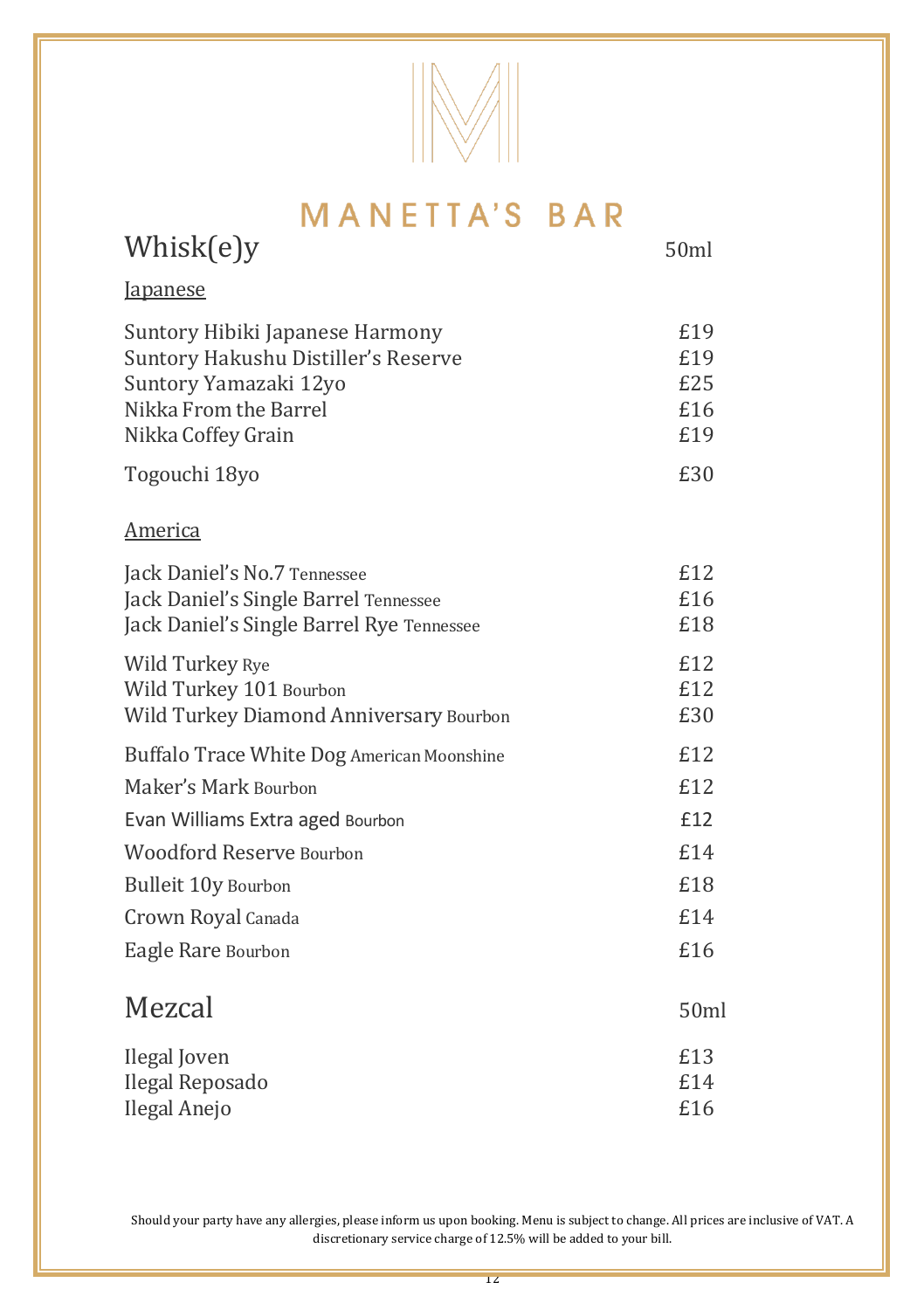

| Tequila                                                                           | 50ml              |
|-----------------------------------------------------------------------------------|-------------------|
| Cazcabel Blanco Jalisco                                                           | £12               |
| Herradura Blanco Jalisco<br>Herraduta Reposado Jalisco<br>Herradura Anejo Jalisco | £13<br>£14<br>£15 |
| Muestra no "Ocho" tequila single estate                                           | £15               |
| Herencia Mexicana Añejo Jalisco                                                   | £16               |
| DonJulio 1942                                                                     | £40               |
| Liqueurs                                                                          | 50ml              |
| <b>Baileys</b> Cream                                                              | £12               |
| Bénédictine D.O.M Herbs                                                           | £12               |
| Disaronno Amaretto Almond                                                         | £12               |
| Cointreau Orange                                                                  | £12               |
| Drambuie Honey                                                                    | £12               |
| Drambuie XO Honey                                                                 | £16               |
| Frangelico Hazelnut                                                               | £12               |
| Galliano Herbs                                                                    | £12               |
| Grand Marnier Cordon Rouge Orange                                                 | £12               |
| Grand Marnier Cuveé du Centenaire Orange                                          | £26               |
| Cazcabel Coffee                                                                   | £12               |
| Patron XO Coffee                                                                  | £12               |
| Mandarine Napoléon Sicilian Mandarin                                              | £12               |
| Mandarine Napoléon XO Sicilian Mandarin                                           | £38               |
| St Germain Elderflower                                                            | £12               |
| Xanté Pear                                                                        | £12               |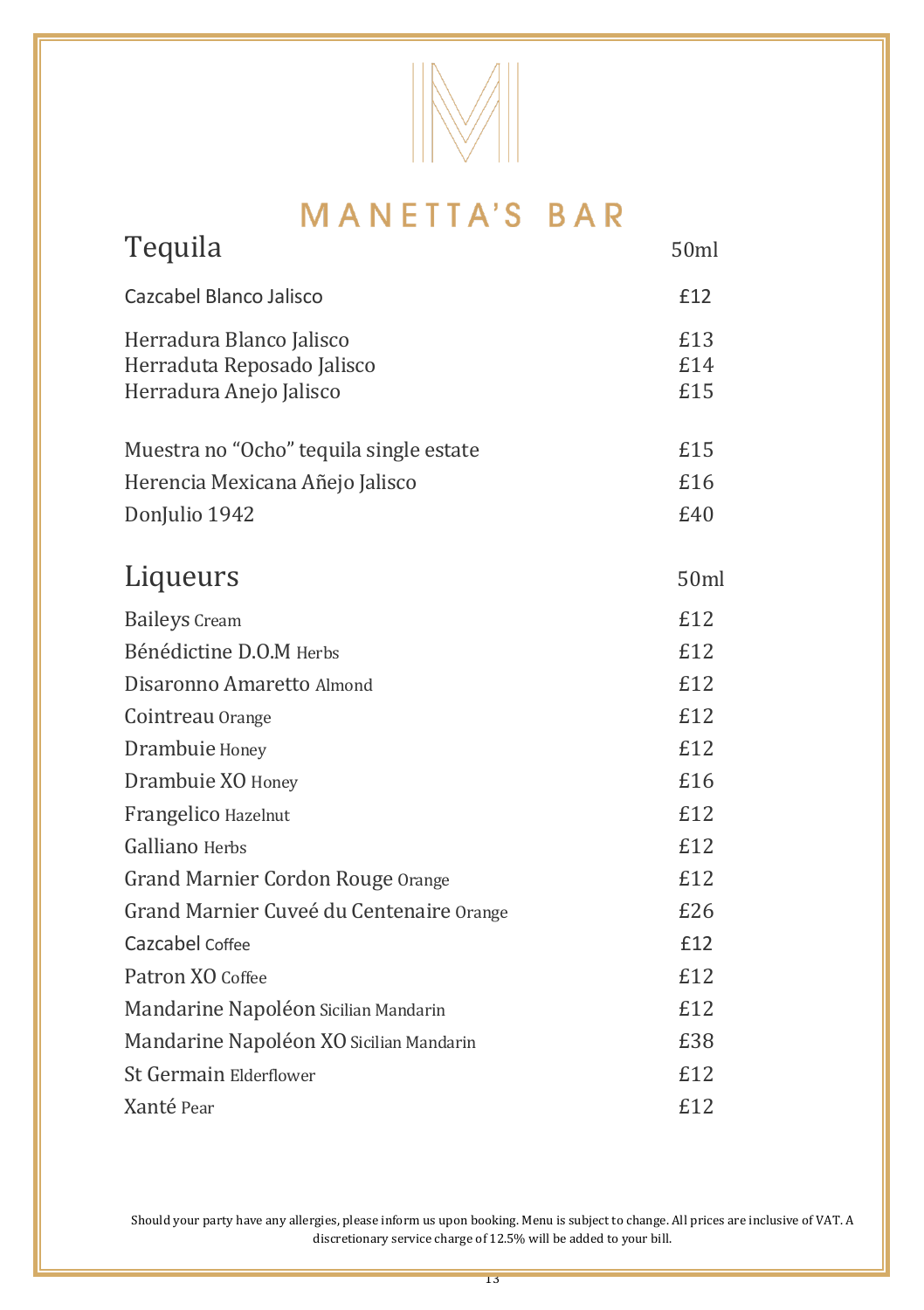

| <b>Sparkling Wines</b>                          | 125ml |
|-------------------------------------------------|-------|
| 2020 Prosecco "Millesimato", Marbis, Italy      | £9    |
| NV "Cuveé D", Devaux, Champagne                 | £15.5 |
| NV "D Rosé", Devaux, Champagne                  | £18.5 |
|                                                 |       |
| White Wines                                     | 150ml |
| 2020 Sauvignon Blanc, Kim Crawford, New Zealand | £10   |
| 2020 Gavi Tenuta Olim Bauda, Piedmonte, Italy   | £11   |
| 2017 Chardonnay, Hayes Valley, USA              | £12.5 |
|                                                 |       |

| <b>Rose Wines</b> | 150ml |
|-------------------|-------|
|                   |       |

2020 Provence Rosé, Château la Tour de l'Évéque, France £9

| Red Wines                                          | 150ml |
|----------------------------------------------------|-------|
| 2019 Fleurie, Domaine Lathulière Gravallon, France | £10   |
| 2015 Chianti Classico "Fonterutoli", Mazzei, Italy | £11   |
| 2012 Rioja Reserva, Luis Cañas, Spain              | £15.5 |

| <b>Fortified Wines</b>                   | 70ml  |
|------------------------------------------|-------|
| 10 Year old Tawny, Ramos Pinto, Portugal | £8    |
| NV Pedro Ximénez, Ximénez-Spínola, Spain | £13.5 |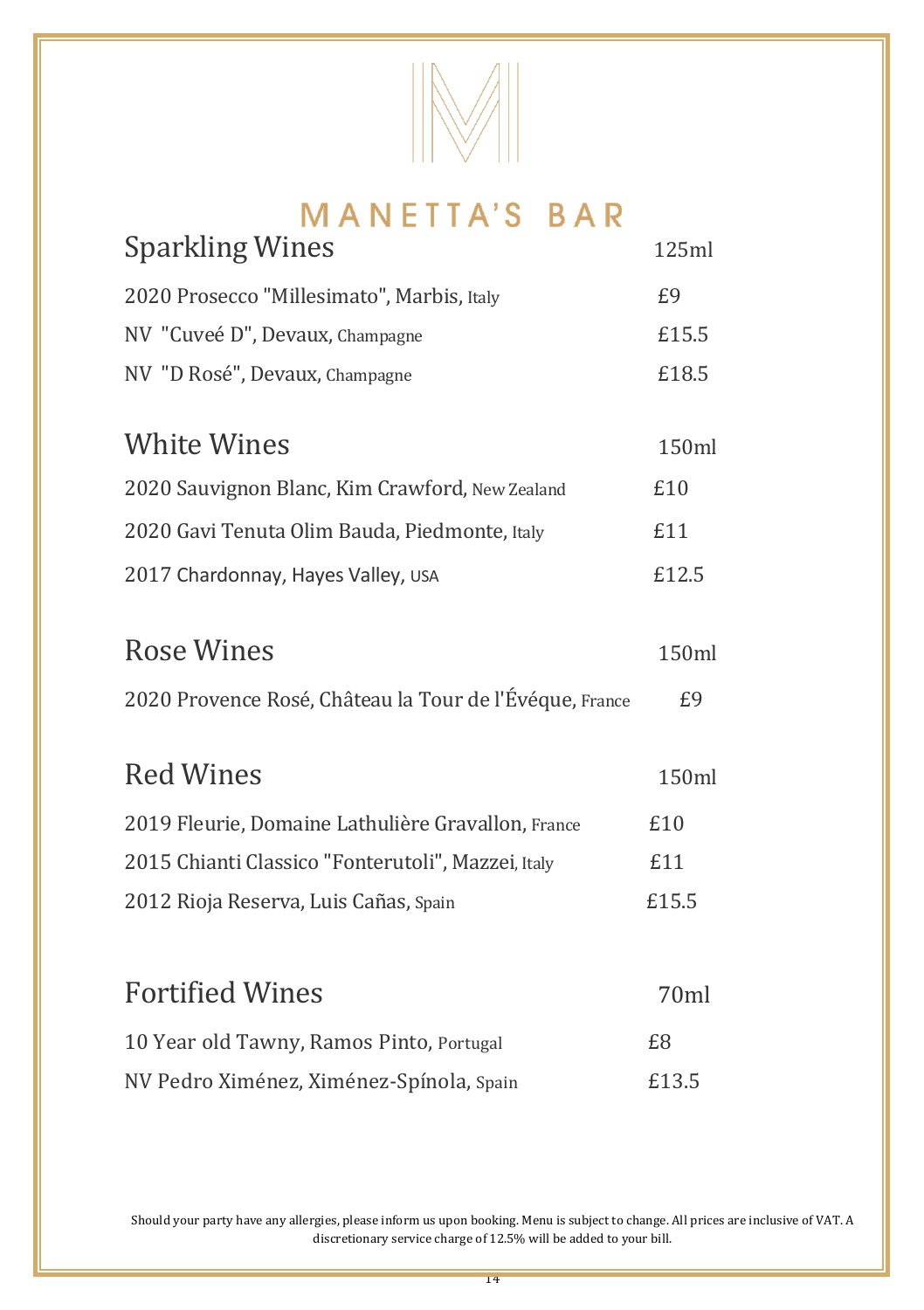

| Vermouths                  | 70ml  |
|----------------------------|-------|
| Cocchi Rosa                | £10   |
| Cocchi Americano Aperitivo | £10   |
| Dolin Blanc                | £10   |
| Antica Formula Carpano Red | £10   |
| Lillet Blanc               | £10   |
| Punt e Mes                 | £10   |
| Noilly Prat                | £10   |
|                            |       |
| Beer & Cider               | 330ml |
| Moretti lager Italy        | £6.5  |
| Kirin Ichiban Lager Japan  | £6.5  |
| Brewdog Punk IPA Scotland  | £7    |
| Sassy Cidre Brut France    | £7.5  |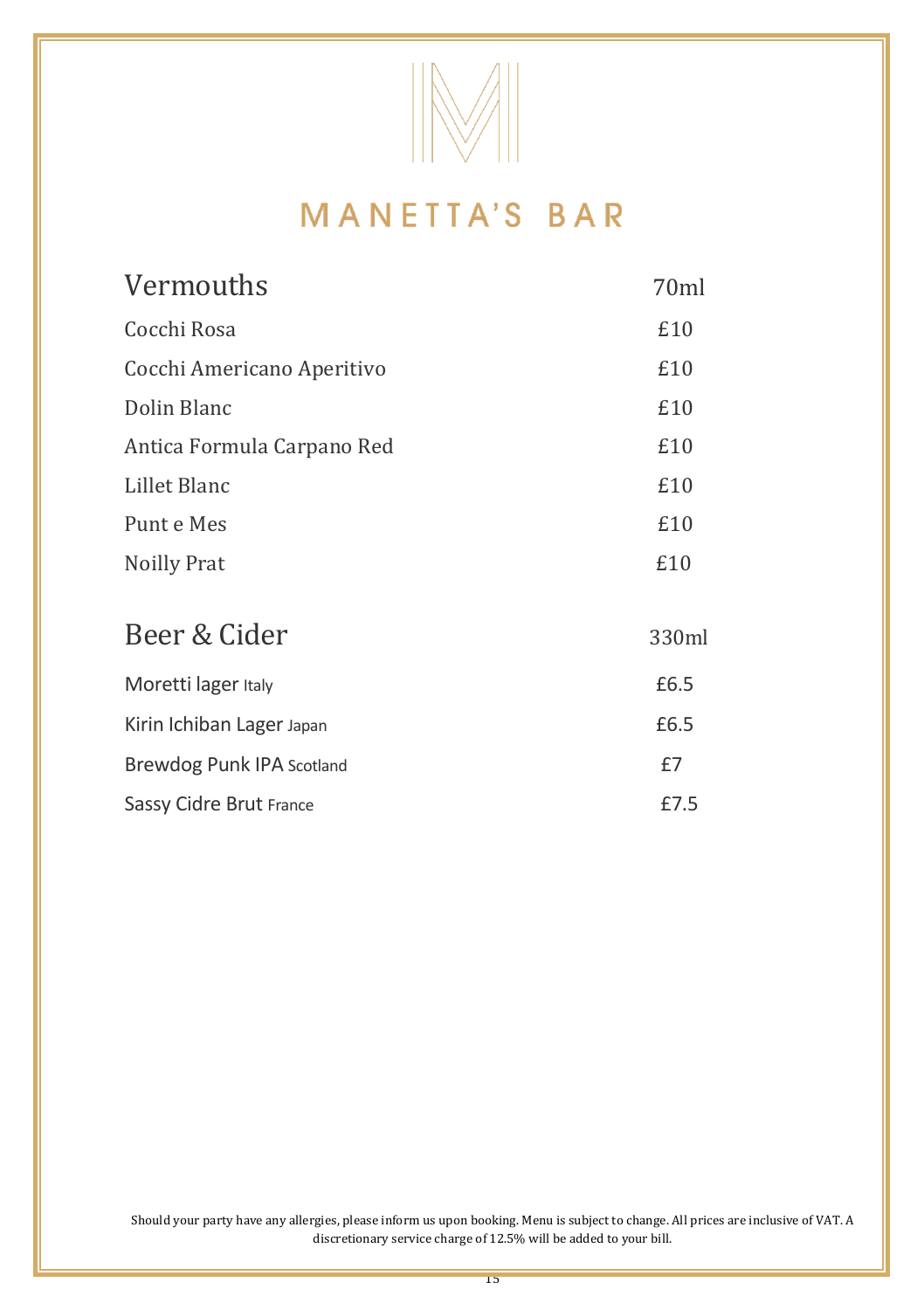

## Non- alcoholic Cocktails **E10**

FANTASIA Pineapple Juice, Lime Juice, Grenadine, Ginger Ale

NOT A COSMO Orange Juice, Cranberry Juice, Lime Juice, Lemon Juice

VIRGIN PASSION Fresh Mint, Apple Juice, Passion Fruit Puree, Fever-tree Soda, Fresh Lemon Juice

# Soft Drinks

| Mixers                         | 200ml |
|--------------------------------|-------|
| Fever-tree Indian Tonic        | £4    |
| Fever-tree Mediterranean Tonic | £4    |
| Fever-tree Slime Line Tonic    | E4    |
| Fever-tree Ginger Ale          | E4    |
| Fever-tree Ginger Beer         | £4    |
| Fever-tree Premium Lemonade    | E4    |
| Fever-tree Soda                | E4    |
| Coca-Cola                      | E4    |
| Coca-Cola Diet                 | £4    |